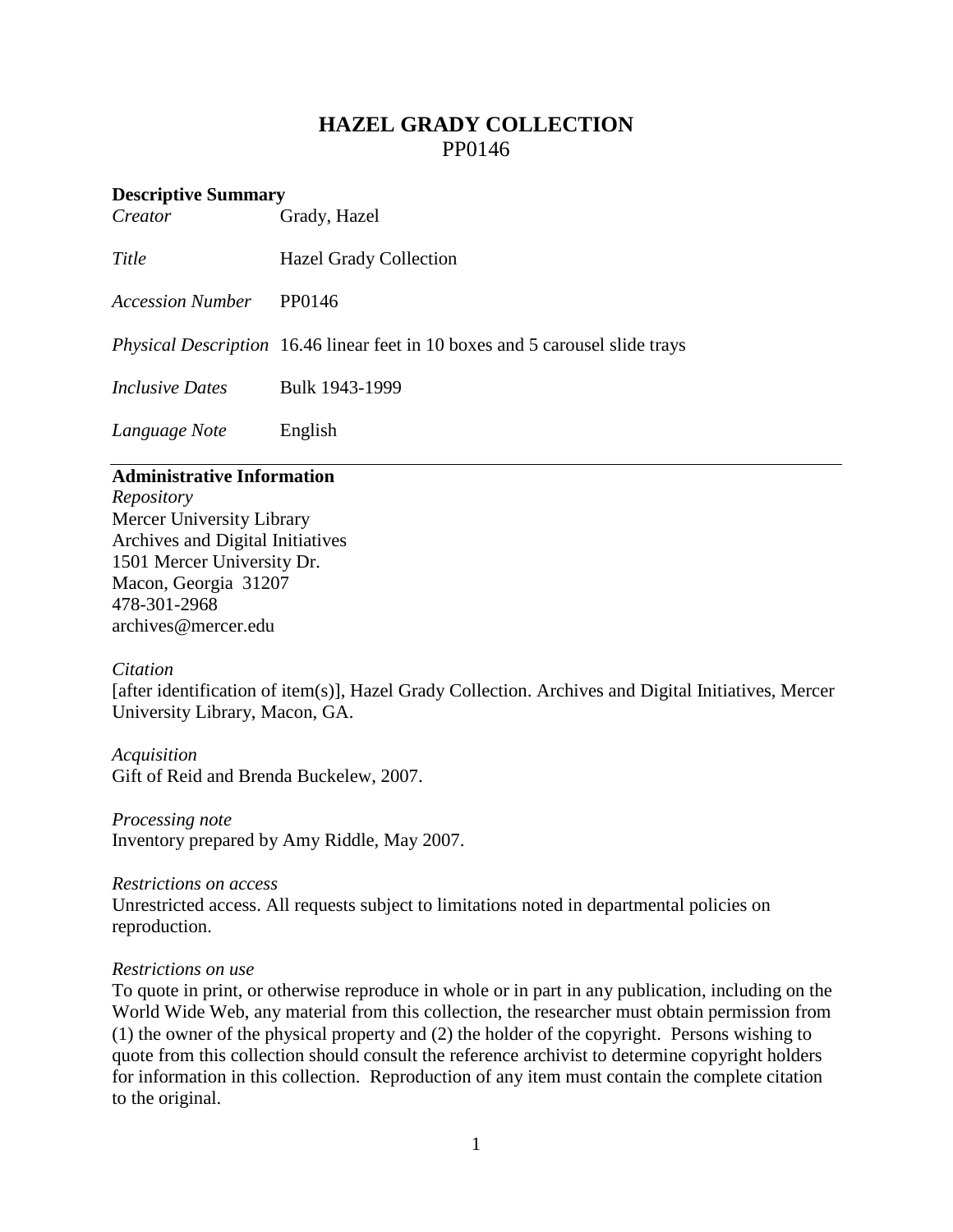# **Collection Description**

#### *Biographical Note*

Hazel M. Grady traveled the fields of Baptist service and leadership in and outside the state of Georgia. She served as a leader in the field of religious education, not only at the associational and conventional level, but also in individual churches. She was ordained to the ministry on October 13, 1974, at Oakhurst Baptist Church (GA), after serving in their religious education department for twenty years. She served as a chaplain at Georgia Baptist Hospital and at Egleston Hospital.

Outside of religious circles, she also was an active member of the American Business Women's Association, functioning in several leadership roles, including events committees, maintaining historical records, and acting as president of her chapter, Perimeter. In 1974, her chapter declared her "Woman of the Year." (Adapted from Hazel Grady's 1974 resume.)

#### *Scope and Content Note*

This collection contains documents and artifacts from Hazel Grady's work and life. The series span from biographical information to information on her education, her ministry, and her life outside the church.

*Subjects* Grady, Hazel **Baptists** Baptist women Baptist—Clergy

*Related Material* None.

*Separated Material* Photographs moved to biographical photo file. *Moore of Mars Hill* catalogued (LD3231 .M5617 1950). Joint Service Book 1953 by Homer L. Grice moved to bookshelves. The News Herald (Morgantown, NC) May 26, 1977: "June Bride Edition" moved to map case. See archivist for assistance.

# **Series Description**

| Series 1: | Biographical, ca. 1946-1993        |
|-----------|------------------------------------|
| Series 2: | Correspondence, 1944-1996          |
|           | Series 3: Education, ca. 1943-1993 |
| Series 4: | Ministry, ca. 1946-1999            |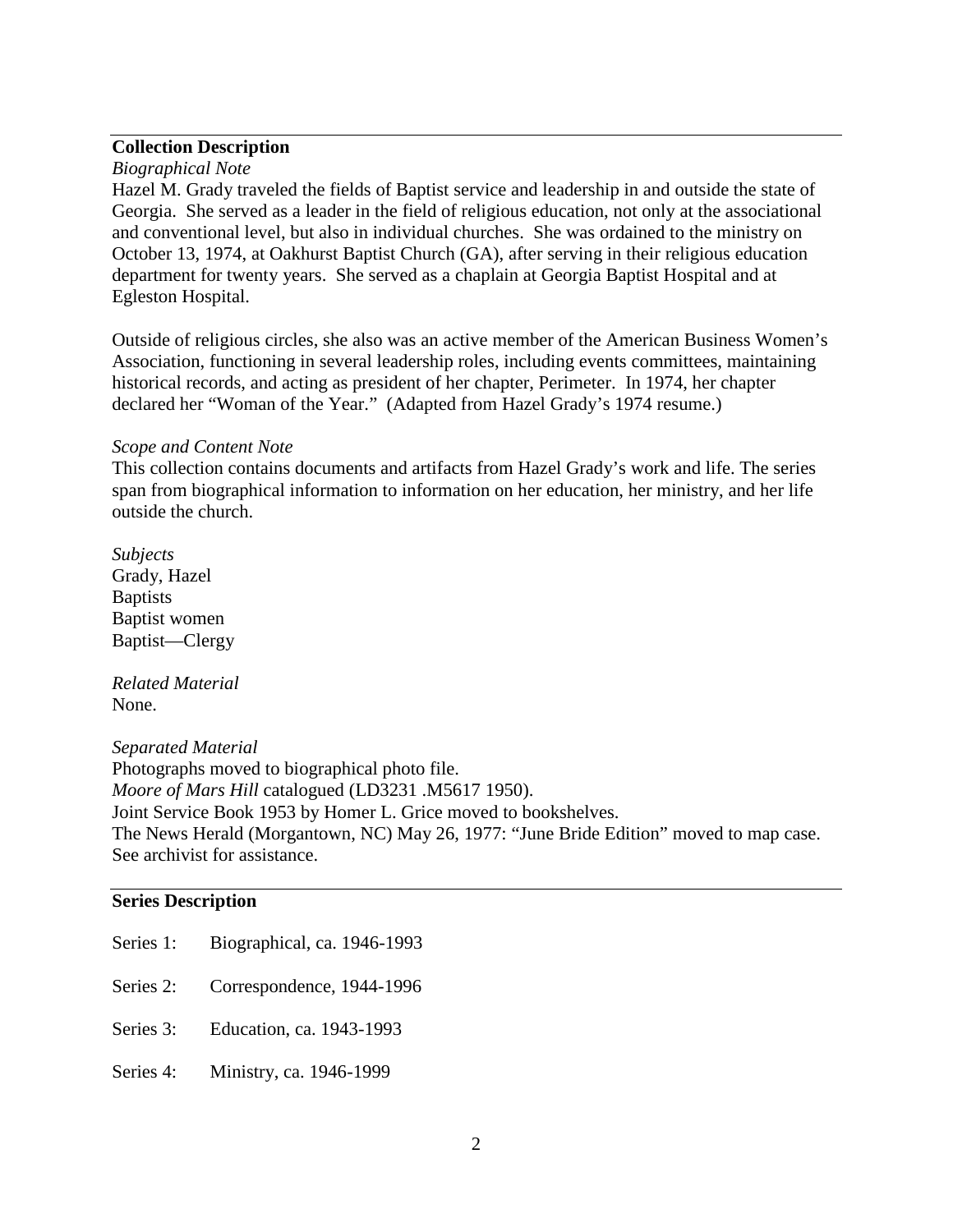- Series 5: Churches, ca. 1940-2005
- Series 6: Secular Pursuits, ca. 1943-1999
- Series 7: ABWA, ca. 1973-1993
- Series 8: Artifacts, bulk undated
- Series 9: Oversized, bulk undated
- Series 10: Slides, 1955-1972

# **Container List**

- SERIES 1: Biographical, ca. 1946-1993
- Folder  $1/1$ : Papers and Biography (1948-1976)
- Folder 1/2: Notes (1946-1993)
- Folder 1/3: Notes (undated)
- Folder 1/4: Family clippings (1946-1977)
- SERIES 2: Correspondence, 1944-1996
- Folder 1/5: Personal Correspondence (1944-1972)
- Folder 1/6: Personal Correspondence (1973-1975)
- Folder 1/7: Personal Correspondence (1976-1979)
- Folder 1/8: Personal Correspondence (1980-1983)
- Folder 1/9: Personal Correspondence (1984, 1990-1996)
- Folder 1/10: Personal Correspondence (undated A)
- Folder 1/11: Personal Correspondence (undated B)
- Folder 1/12: Personal Correspondence (undated C)
- Folder 2/1: Personal Correspondence (undated Children)
- Folder 2/2: Births and Baby Showers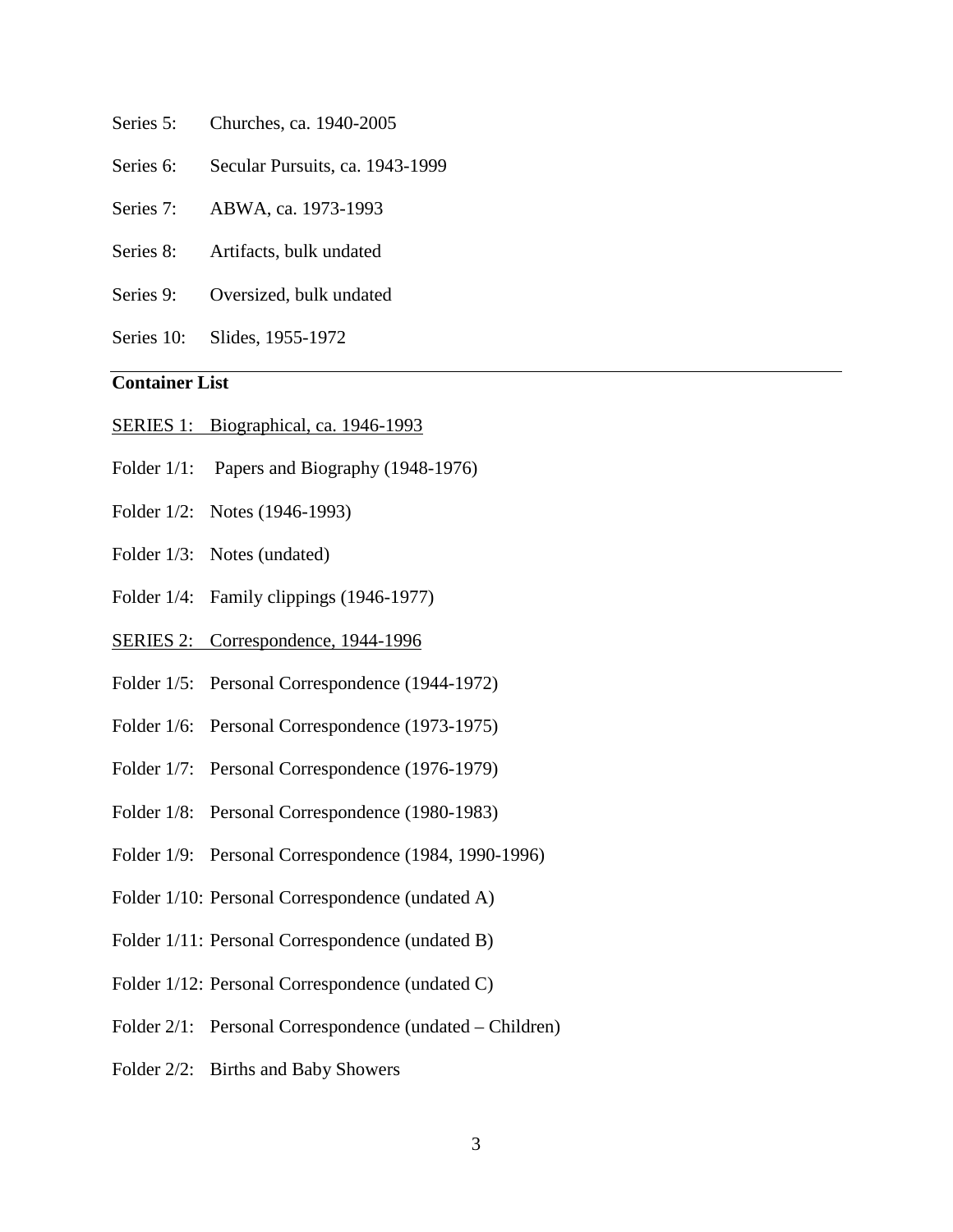- Folder 2/3: Graduations
- Folder 2/4: Obituaries and Replies
- Folder 2/5: Other Invitations
- Folder 2/6: Weddings (1943-1979)
- Folder 2/7: Weddings (1980-1984, 1996, undated)
- SERIES 3: Education, ca. 1943-1993
- Folder 2/8: Mars Hill College
- Folder 2/9: Meredith College (1943-1950)
- Folder 2/10: Meredith College (1962-1992)
- Folder 2/11: Meredith College Bulletin (1944)
- Folder 2/12: Meredith College Publications: The Acorn
- Folder 2/13: Meredith College Publications: The Twig
- Folder 2/14: Southern Baptist Theological Seminary
- Folder 2/15: Other Schools (1945-1993)
- Folder 2/16: Other Schools Publications: Seeds and Prose and Cons
- SERIES 4: Ministry, ca. 1946-1999
- Folder 2/17: Georgia Baptist Children's Home
- Folder 2/18: Georgia Baptist Children's Home: Children's Messenger
- Folder 2/19: Clippings (1972-1976, undated)
- Folder 2/20: Other Women in Ministry
- Folder 2/21: Materials: Aids
- Folder 3/1: Materials: Pamphlets and Tracts
- Folder 4/1: Materials: Articles and Essays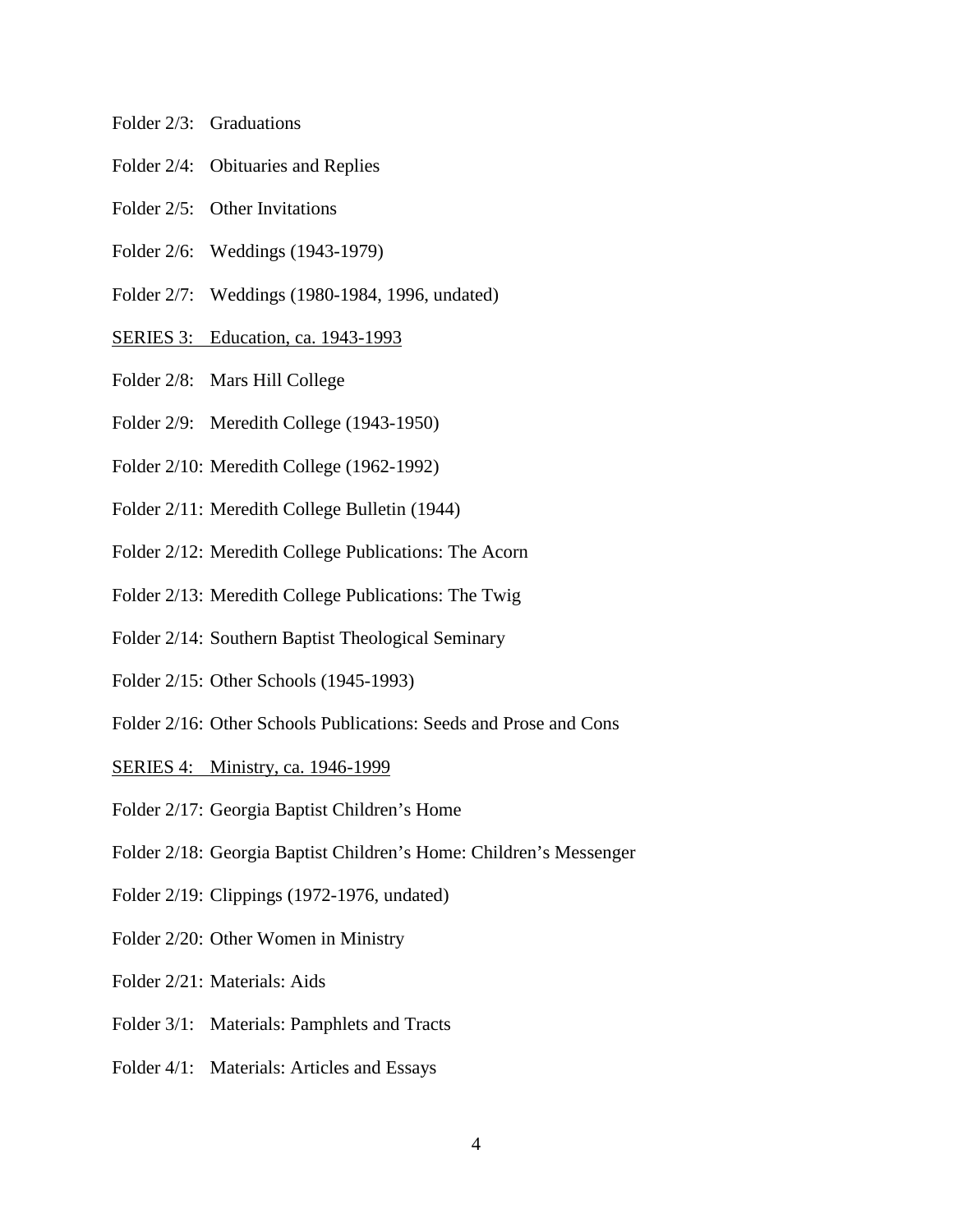- Folder 4/2: Materials: Children's Ministry Activity and Story booklets
- Folder 4/3: Materials: Children's Ministry Articles and Guidance materials
- Folder 4/4: Materials: Children's Ministry Joint Service books
- Folder 4/5: Materials: Children's Ministry Visual Aids
- Folder 4/6: Materials: Miscellaneous Publications
- Folder 4/7: Materials: R.E.new 1975 papers
- Folder 4/8: Materials: R.E.new 1975 proceedings
- SERIES 5: Churches, ca. 1940-2005
- Folder 4/9: Oakhurst Baptist Church: History and General
- Folder 4/10: Oakhurst Baptist Church: Sermons (1968-2005)
- Folder 4/11: Oakhurst Baptist Church: Sermons (undated)
- Folder 4/12: Oakhurst Baptist Church: Events
- Folder 4/13: Oakhurst Baptist Church: Correspondence
- Folder 4/14: Oakhurst Baptist Church: Bulletins
- Folder 4/15: Oakhurst Baptist Church: Oakhurst Messenger
- Folder 4/16: Oakhurst Baptist Church: Clippings and Newsletters
- Folder 4/17: Oakhurst Baptist Church: Christian Education
- Folder 5/1: Other Churches: Georgia
- Folder 5/2: Other Churches: Kentucky
- Folder 5/3: Other Churches: North and South Carolina
- Folder 5/4: Other Churches: Other States
- Folder 5/5: Religious Organizations: Conventions/Associations
- Folder 5/6: Religious Organizations: Brochures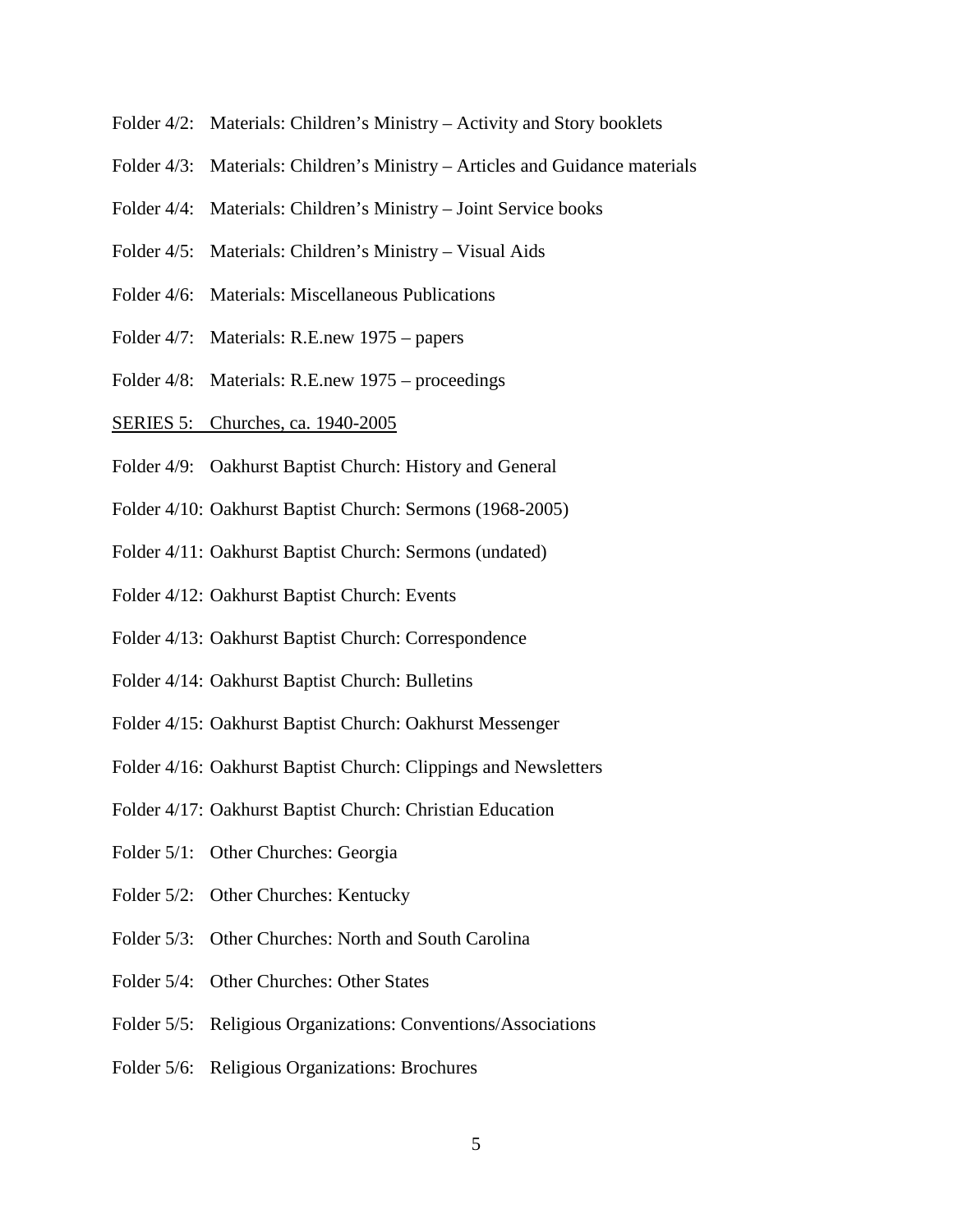- Folder 5/7: Religious Organizations: Events
- Folder 5/8: Religious Organizations: Missionaries/Other Ministers
- Folder 5/9: Religious Organizations: Pocket Records
- Folder 5/10: Religious Organizations: Publications (1968-1987)
- Folder 5/11: Religious Organizations: Publications Newspapers (1974-1976)
- Folder 5/12: Religious Organizations: Other Organizations
- SERIES 6: Secular Pursuits, ca. 1943-1999
- Folder 5/13: Careers and Job Search
- Folder 5/14: Clubs and Charities
- Folder 5/15: Interests: Programs and Clippings
- Folder 5/16: Travels: North America (undated)
- Folder 5/17: Travels: Abroad (1966-1982, undated)
- Folder 5/18: Miscellaneous Documents (1954-1999, undated)
- Folder 5/19: Human Development (undated)
- SERIES 7: ABWA, ca. 1973-1993
- Folder 6/1: General (1974-1993)
- Folder 6/2: Officer and Committee Guide
- Folder 6/3: Brochures and Benefits
- Folder 6/4: Correspondence (1973-1993)
- Folder 6/5: Events (1974-1978)
- Folder 6/6: Events (1979-1989, undated)
- Folder 6/7: Membership
- Folder 6/8: Clippings (1974-1984)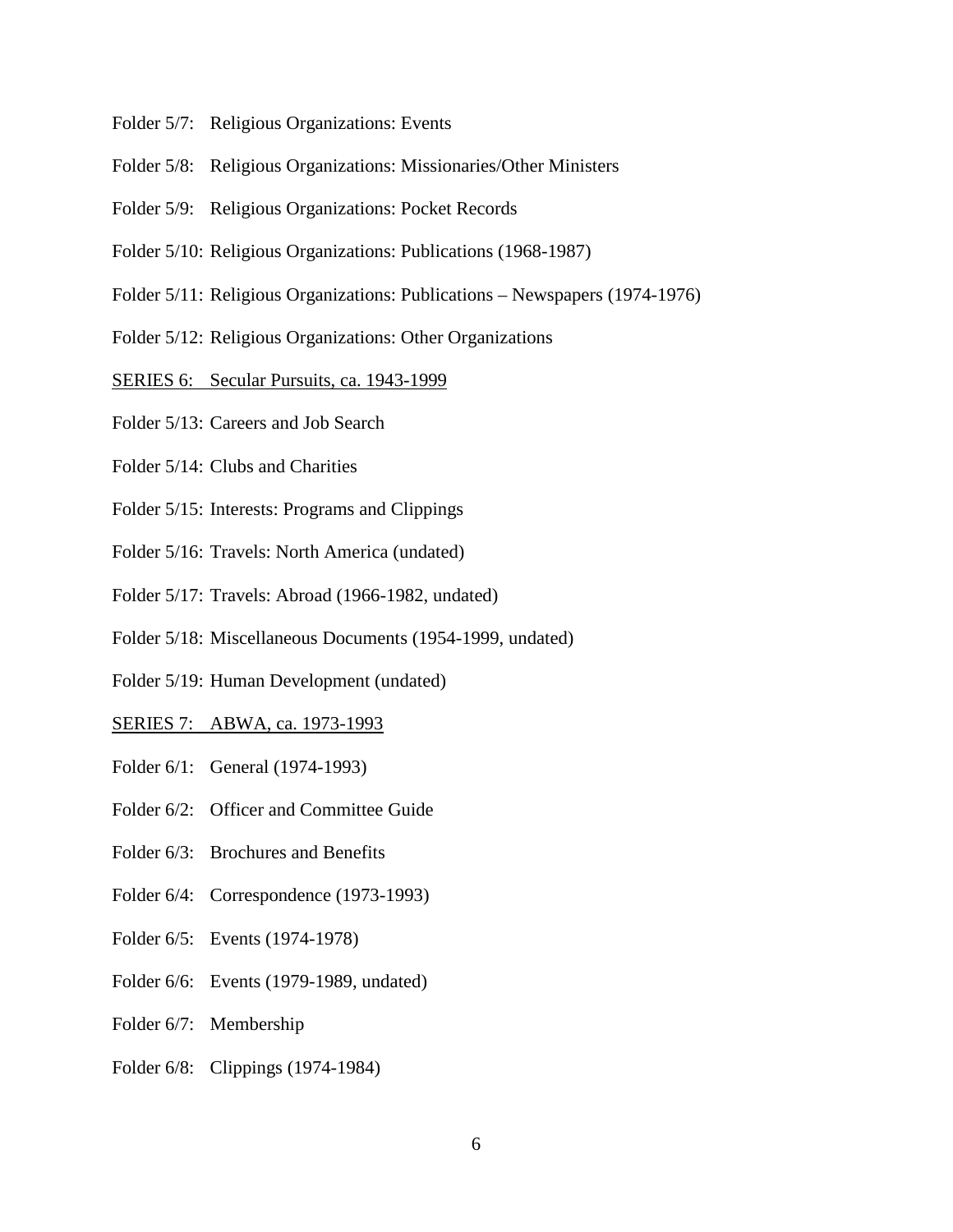- Folder 6/9: Notes (1978-1983)
- Folder 6/10: Newsletters (1973-1989)
- Folder 6/11: The Circular (1974-1980)
- Folder 6/12: The Circular (1981-1989)
- Folder 6/13: Procedure Manuals
- Folder 6/14: Women in Business (1978-1979)
- Folder 6/15: Women in Business (1980-1982, 1984)

#### SERIES 8: Artifacts, bulk undated

- Folder 7/1: Monogrammed yellow tote-bag
- Folder 7/2: Monogrammed "bone" pocketbook (1980)
- Folder 7/3: Wool mat (mostly blue)
- Folder 7/4: Doilies (assorted sizes) [7]
- Folder 7/5: Chinese fan (with note)
- Folder 7/6: Knitted collar
- Folder 7/7: Multi-colored scarf
- Folder 7/8: Spanish wall hanging scroll
- Folder 7/9: Cloth map of Scotland (in bag)
- Folder 7/10: Folder with Chinese print design
- Folder 7/11: Italian statuettes (in box) [3]
- Folder 7/12: Eye-glasses [2 pairs]
- Folder 7/13: Box of name cards (unsorted)
- Folder 7/14: Reading woman action figure
- Folder 7/15: Native American doll with miniature totem pole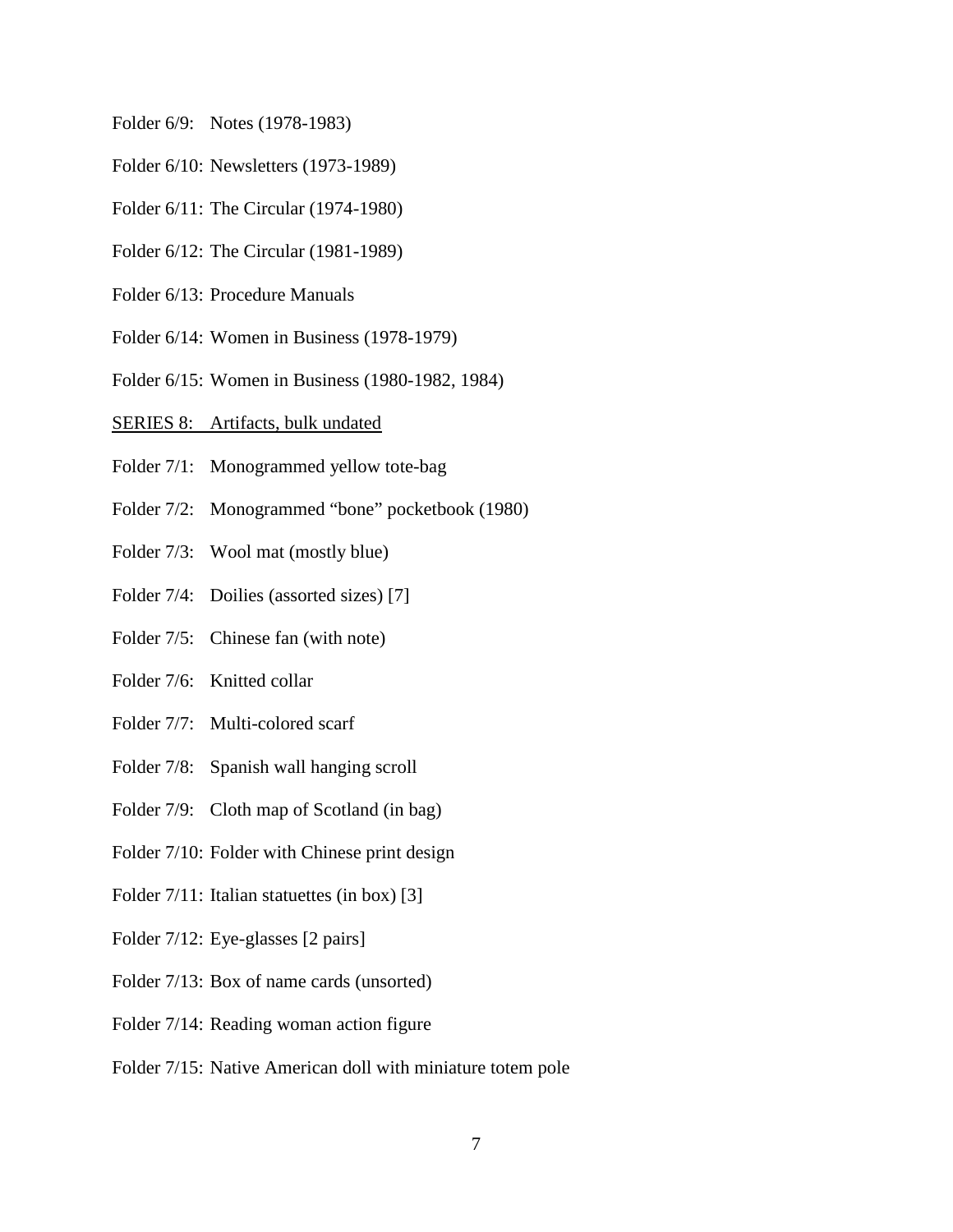#### Folder 7/16: White Dutch hat

- Folder 7/17: Cincinnati Redlegs banner
- Folder 7/18: Monogrammed handkerchief
- Folder 7/19: Silhouette of Hazel Grady by Hans
- Folder 8/1: Apple patch
- Folder 8/2: Organizer/Address book
- Folder 8/3: Cup from Denali National Park, Alaska
- Folder 8/4: Thunderbird key-rings [2]
- Folder 8/5: Simulated jade elephant key-ring
- Folder 8/6: Ornate simulated ivory letter opener
- Folder 8/7: Wood block with Hazel Grady's photograph
- Folder 8/8: Rocks (assorted sizes) [5]
- Folder 8/9: Bubblegum pink rock (painted): "A good man is hard to find"
- Folder 8/10: Rock covered in seashells (glued)
- Folder 8/11: Smiling rock
- Folder 8/12: Ceramic snail
- Folder 8/13: Compass
- Folder 8/14: Compact sewing kit
- Folder 8/15: Plastic tomahawk
- Folder 8/16: Cross bookmark (with note)
- Folder 8/17: Wrist watch
- Folder 8/18: Canadian penny
- Folder 8/19: Ten centavos coin from Philippines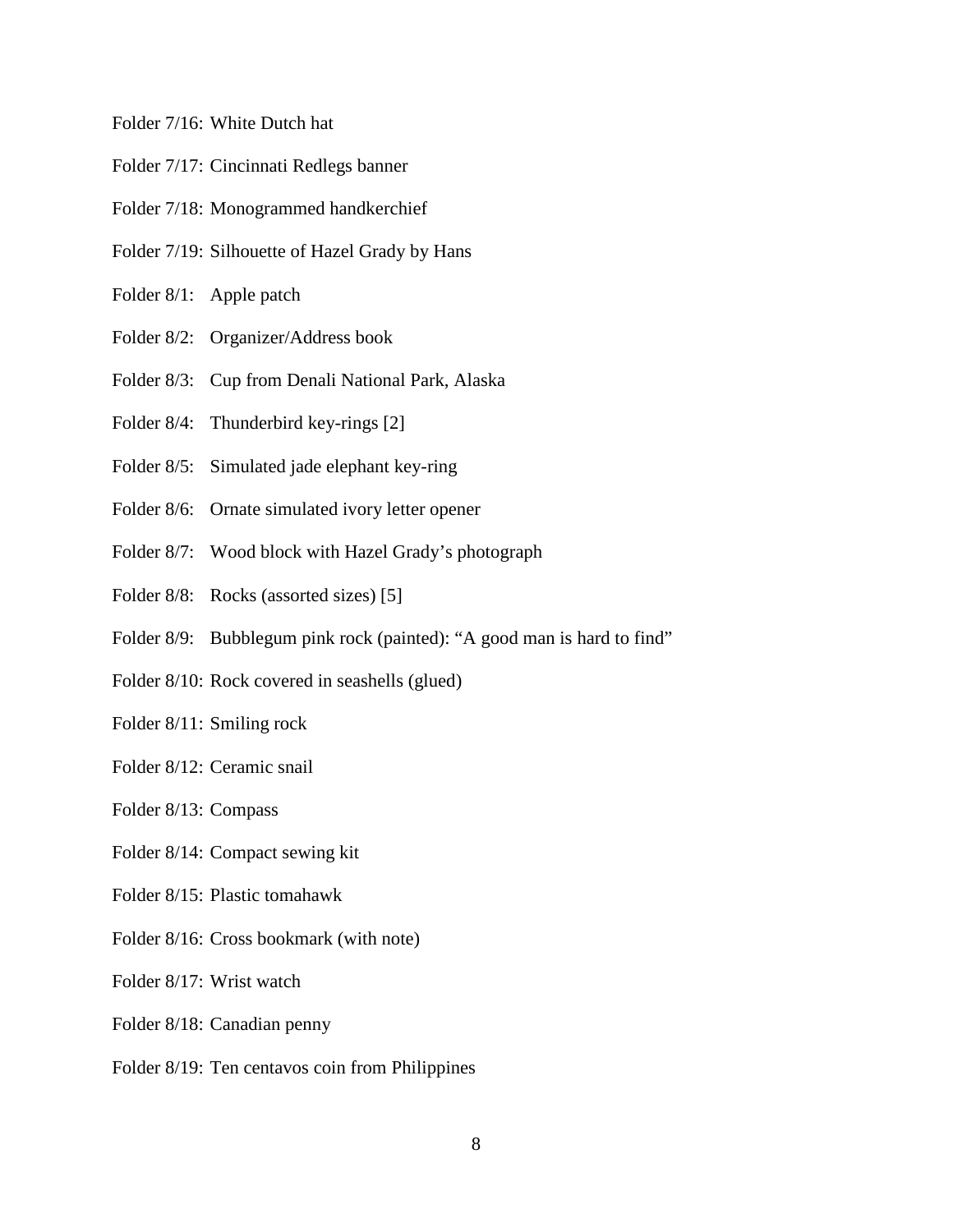- Folder 8/20: Chaplain name badges [4]
- Folder 8/21: Rainbow pin (Egleston hospital)
- Folder 8/22: Nametag from University of Georgia, Athens
- Folder 8/23: Myrtlewood decoration
- Folder 8/24: Blue pin from Egleston hospital
- Folder 8/25: Stamp from Oakhurst Baptist Church
- SERIES 9: Oversized, bulk undated
- Folder 9/1: Fort Thomas (Kentucky) Baptist Church Scrapbook (1950-1954)
- Folder 9/2: Print: "The Nativity"
- Folder 9/3: Print: "A Hue and Cry"
- Folder 9/4: Portrait of Hazel Grady by Nicoll
- Folder 9/5: Poster (untitled)
- Folder 9/6: Print by Vera Louise Drysdale (untitled)
- Folder 9/7: Print by Robert Chee: "Road Runner"
- Folder 9/8: Photograph: "To Hazel from Lynn" (zebra)
- Folder 9/9: Japanese prints [4]
- Folder 9/10: Painting (untitled)
- Folder 9/11: Photograph: "Mt. Mitchell"
- Folder 9/12: Photograph: "To Hazel from Lynn, Oct. 1975" (duck)
- Folder 9/13: Print (untitled street scene)
- Folder 9/14: Photographs by Robert Craft (untitled) [4]
- Folder 9/15: Photograph: "Banks County, GA, Nov. 1975"
- Folder 9/16: Clown on a board